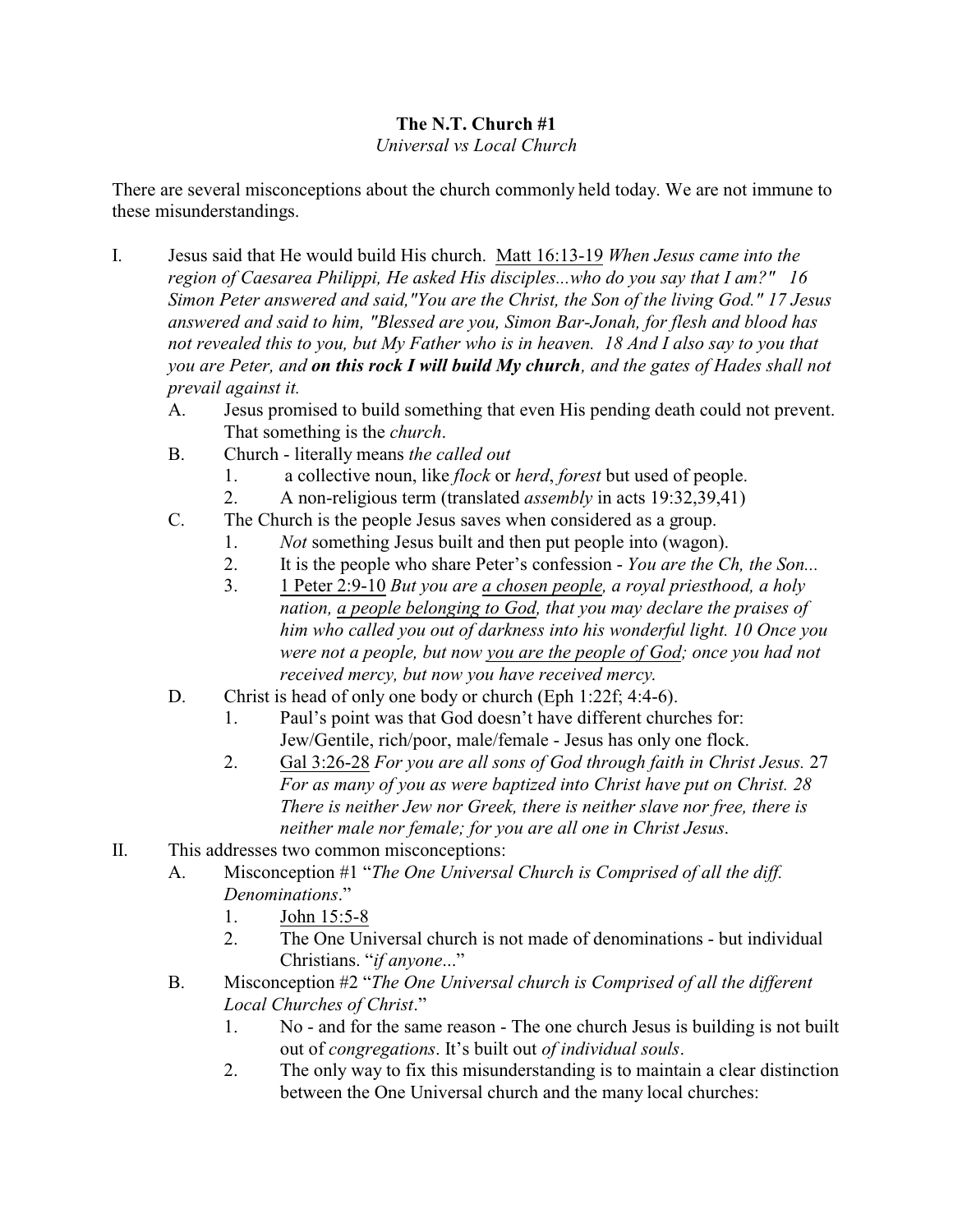# III. The **One Universal** church and the **Many Local** churches.

- A. As the apostles went about converting people to the Lord. They would gather the people who were in Christ together in what we call *local churches*.
	- 1. Examples: 1 Cor. 1:2; 1 Thess. 1:1; Rev. 2:1; 2:12; 2:18; 3:1
	- 2. Within these congregations, Christians encouraged each other, worked to spread the gospel, worshiped together, assisted one another with spiritual, emotional and financial burdens (acts 2:42ff).

### B. Key distinctions between the Universal & Local Church:

| <b>Universal</b> | Local |
|------------------|-------|
|                  |       |

- 1. All Christians everywhere Christians in a local area
- 2. There is only ONE There are Thousands...
- 3. Began at Pentecost Begins many times
- 4. Enter by Lord Adding Enter by Joining (Act 9:26f)
- 5. Roll Lamb's book of Life Roll Human Judgment
- 
- 7. No earthly org. / function Has earthly org. / function
- 

- 
- 6. Consist of all the saved Consists of Saved & Lost
	-
- 8. Death doesn't affect Death ends membership

# C. **Most of the Christians I know mix these two concepts**.

- 1. I've read many articles talking about *"How to Find the One True Church*," a. They cite passages referring to the Universal Church.
	- b. But define it by characteristics that refer to local churches:
		- (1) Organization yet there is no earthly organization of the universal church.
		- (2) Worship prayer, singing, preaching, the Lord's Supper, and giving. Yet the universal church does not gather anywhere on earth to do these things.
- 2. We need to teach people to come to **Christ**, When they respond to the gospel, He will add them to His one church.
	- a. After they have come to Christ, we should encourage them to join a local church that is seeking to do God's will.
	- b. But these are *two distinct things*.
	- c. We are not concluding that it makes no difference what local church a person joins.
		- (1) There are many Biblical factors for a Christian to consider when making that decision.
		- (2) In coming lessons we will consider what some of those factors are.
- D. Two important applications:
	- 1. Your acceptance into a local church is no guarantee that you are acceptable to God!